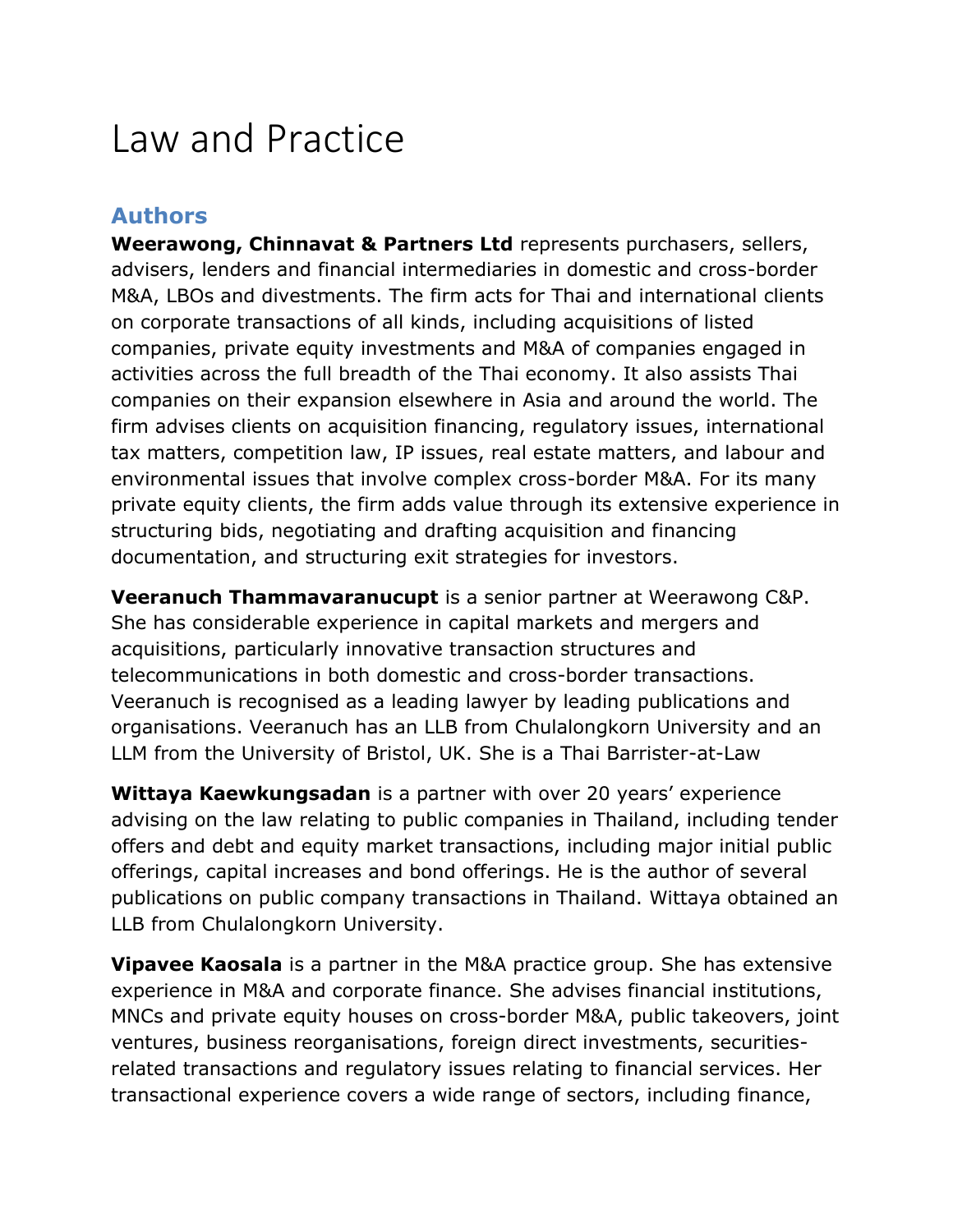consumer goods and retail, manufacturing, insurance, healthcare and real estate. Her deal experience spans a number of South-East Asian jurisdictions, but with particular focus on Thailand. She is admitted to practice law in Thailand and England & Wales.

**Chumpicha Vivitasevi** is a partner in the competition and antitrust practice group. She focuses her practice on complex issues relating to competition law, including abuse of dominance, unfair trade practices and merger control. She also has experience in mergers and acquisitions, infrastructure projects, public-private partnerships (PPP), capital markets, as well as dispute resolution. Chumpicha is recognized as a rising star by Chambers and Partners. She obtained an LL.B. degree (Honors) from Thammasat University, an LL.M. degree from George Washington University, USA, and a Ph.D. in Law from Durham University, UK. Chumpicha is a Thai Barrister-at-Law and is admitted to the New York Bar.

**Arnut Pongprueksa** is an associate in the mergers and acquisitions practice group. He advises clients in transactions and projects in a variety of industries, both domestically and internationally. Arnut has experience in corporate-M&A, initial public offerings, foreign direct investment, infrastructure projects and public-private partnerships. Arnut obtained an LL.B. degree (Honors) from Thammasat University and an MCL degree (First Class Honors), from University of Cambridge, UK.

# **Business Card**

| <b>Weerawong, Chinnavat &amp; Partners Ltd</b> |      |                             |
|------------------------------------------------|------|-----------------------------|
| 22nd Floor                                     | Tel: | +662 264 8000               |
| <b>Mercury Tower</b>                           | Fax: | +662 657 2222               |
| 540 Ploenchit Road Email:                      |      | veeranuch.t@weerawongcp.com |
| Lumpini                                        | Web: | www.weerawongcp.com         |
| Pathumwan                                      |      |                             |
| Bangkok 10330                                  |      |                             |
| Thailand                                       |      |                             |
|                                                |      |                             |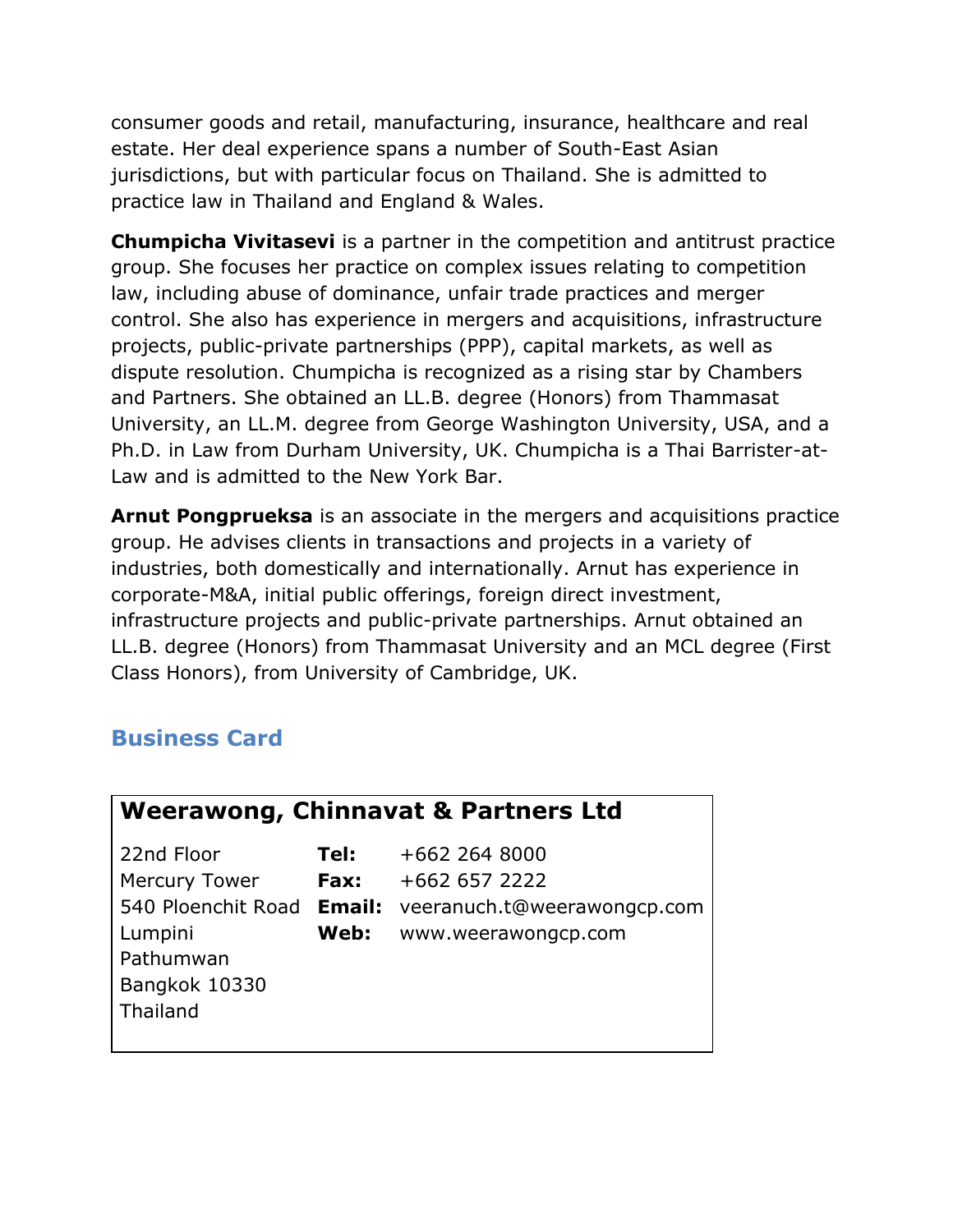# **1 Trends**

#### **1.1 M&A Market**

The M&A market in 2021 was bustling, with more activity and deals occurring than the previous year, particularly during the year's latter half. Surprisingly, several players in the market appeared to recuperate from the recent economic downturn by acclimatising themselves to the "new normal" era. Thus, the pace of deal activity in 2021 picked up quickly and ultimately achieved a record-breaking level of M&A in the jurisdiction. This movement aligns well with the direction of the global market.

## **1.2 Key Trends**

With 'recovery' being the theme of the year, we noticed trends centred around digital infrastructure, artificial intelligence, and information technology.

Organisational restructuring for the digital era was distinctly embraced among the larger corporations. SCB Group, one of the giants in the financial sector, trailblazed its own transformational restructuring — offering it some degree of regulatory flexibility to rise as the first fully-fledged fintech conglomerate in the nation. Thereafter, the Group swiftly pursued an M&A strategy in order to expand its business frontiers. The Group, inter alia, announced its acquisition of a 51% stake in Bitkub Online Co., Ltd., the biggest cryptocurrency exchange in the country, marking one of the stand-out deals of the year. There is no doubt that SCB's corporate restructuring has set a remarkable example for others in the industry to follow.

2021 also saw a number of cross-sector M&A transactions. In addition to the SCB-Bitkub deal, Gulf Energy, a dominant player in the energy sector, infiltrated the telecom market by acquiring control over Advanced Info Services Plc. (AIS).

Furthermore, there was an increase in the involvement of private equity and venture capital firms in M&A deals in Thailand.

## **1.3 Key Industries**

Activity was seen in several key sectors of the country's economy. In addition to the previously mentioned activity in the financial services industry, the telecommunications, media, and technology markets were livelier than usual. Two high-profile deals in 2021 are worth noting. Firstly, the "3 to 2" merger plan of Total Access Communication Plc. (DTAC) and True Corporation Plc., two telecom giants in the market, was announced, with the aim of advancing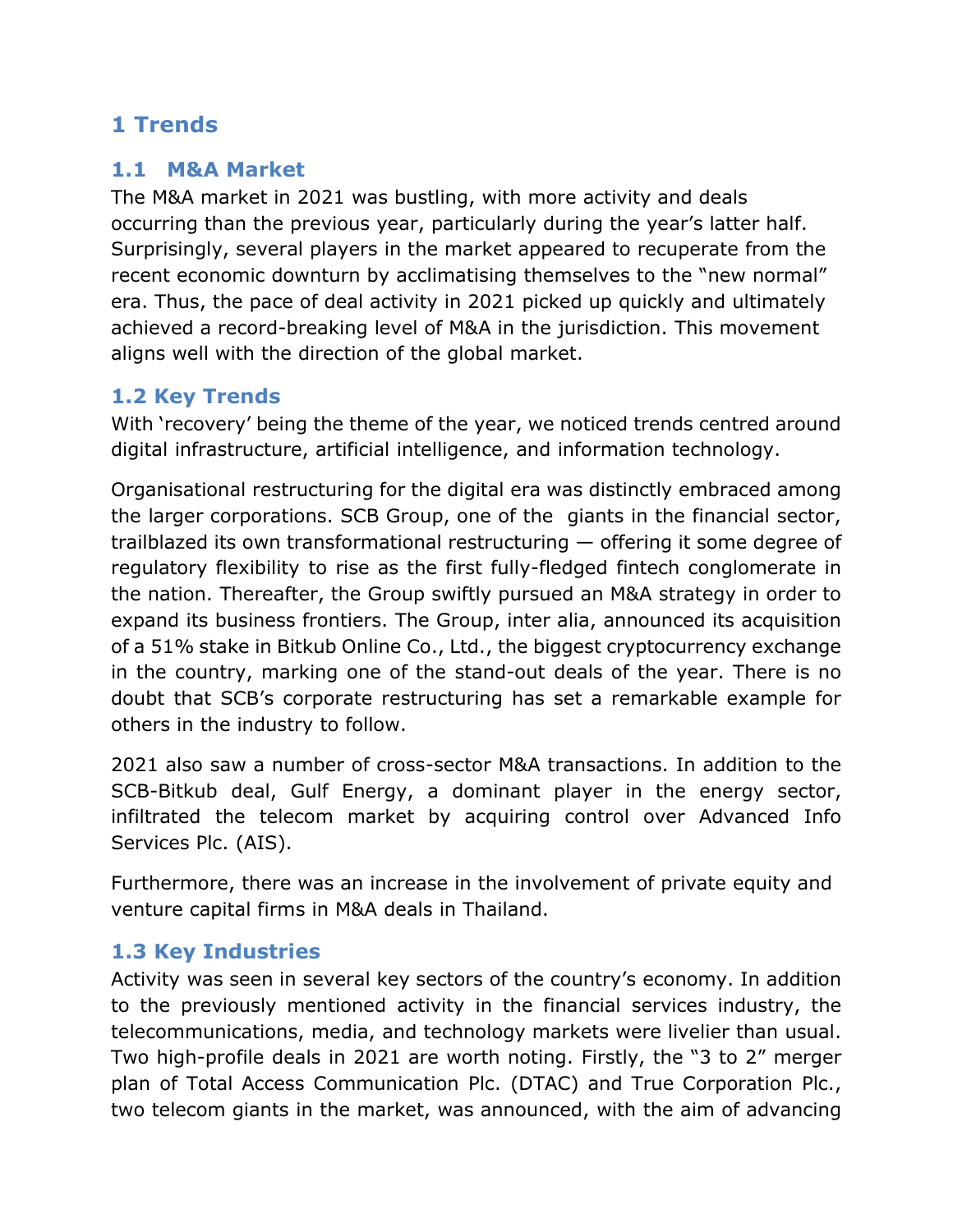technology and service digitalisation. Secondly, a cross-industry deal involving the acquisition of a significant stake in AIS (the largest telecom carrier by number of subscribers) by Gulf Energy (a leading player in the energy sector) was made public.

In addition, the real estate and construction segment was active throughout the year, and considerable activity was seen in the energy sector, presumably due to the promotion of co-generation and renewable projects under the national power development plan.

# **2 Overview of Regulatory Field**

## **2.1 Acquiring a Company**

A share acquisition is the primary means of acquiring a company. It is less complicated and has fewer legal implications than asset sales.

## **2.2 Primary Regulators**

The primary regulator in the acquisition of shares of public companies listed on the Stock Exchange of Thailand (SET) is the Securities and Exchange Commission (SEC), applying the Securities and Exchange Act (SEC Act) and regulations made under it. The filing and disclosure obligations for such share acquisitions are outlined in the governing laws and regulations.

With respect to merger control, generally, the Trade Competition Commission (TCC) has the authority to oversee and regulate M&A activities in the generic industries that are not governed by specific laws in Thailand.

In addition, M&A activity in certain industry sectors is regulated by specific regulators; for example, the insurance business is regulated by the Office of the Insurance Commission, banking and financing businesses are regulated by the Bank of Thailand, and telecommunications is regulated by the National Broadcasting and Telecommunications Commission (NBTC).

## **2.3 Restrictions on Foreign Investments**

In general, foreign investment is governed by the Foreign Business Act (FBA), international treaties and privileges granted by the Board of Investment. Pursuant to the FBA, a foreign entity is prohibited from conducting certain businesses in Thailand unless a Foreign Business Licence is obtained from the Ministry of Commerce. For these purposes a foreign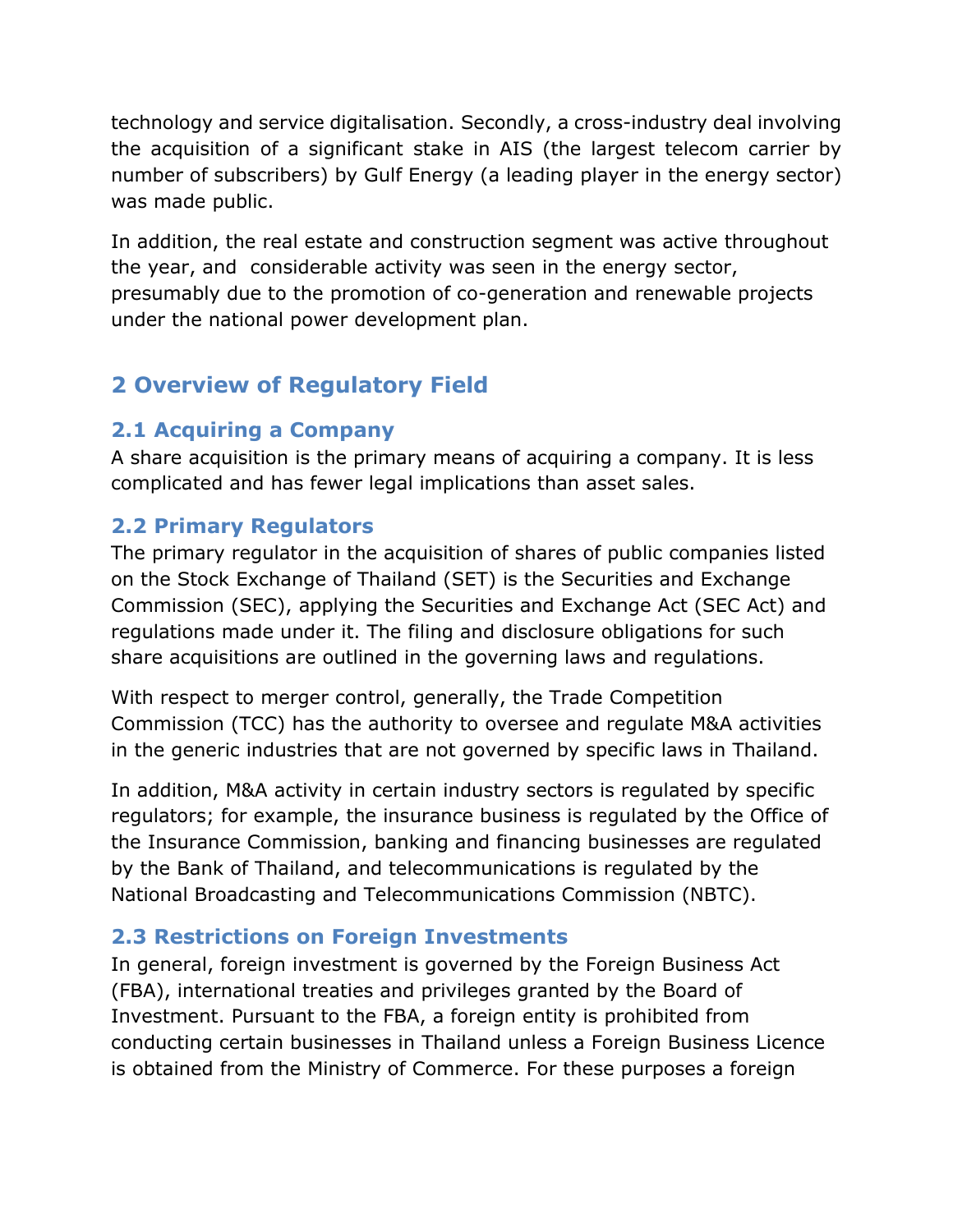entity includes a Thai incorporated company 50% or more of whose shares are owned by foreigners.

Businesses in the financial, securities and insurance sectors are exempt from the ownership requirements of the FBA, but are subject to foreign ownership restrictions under the specific legislation applicable to them.

In addition, pursuant to the Land Code, a foreign entity, including a Thai legal entity which is majority-foreign owned, is prohibited from owning land in Thailand unless, among other things, an Investment Promotion Certificate is granted by the Board of Investment.

## **2.4 Antitrust Regulations**

The Trade Competition Act BE 2560 (2017) (TCA) is currently the main legislation governing the merger control regime in Thailand. Any merger that meets the requirements under the TCA and the relevant subordinate regulations issued thereunder is subject to the merger clearance process as stipulated under the TCA. The application of the TCA also covers Stateowned enterprises and public organisations, but exemptions have been provided for duties specified by law or Cabinet resolutions, for the enhancement of national security, public benefit or the provision of utilities.

The TCA does not apply to certain industries where merger control is already regulated by specific legislation for that industry (ie, currently the telecommunications, broadcasting and television, and energy sectors).

An important point to note in relation to the merger control rules under the TCA is that it divides regulated mergers into two categories:

- those that require prior approval (pre-merger filing) from the Trade Competition Commission (TCC); and
- those that only require notification to the TCC after the closing (postmerger notification).

Essentially, submission of a pre-merger filing will be required if the merger may result in the creation of a monopoly or a business operator with a dominant market position. Conversely, if the merger may substantially lessen competition the merging entity (or merging entities) must notify the TCC within seven days after the completion of the merger.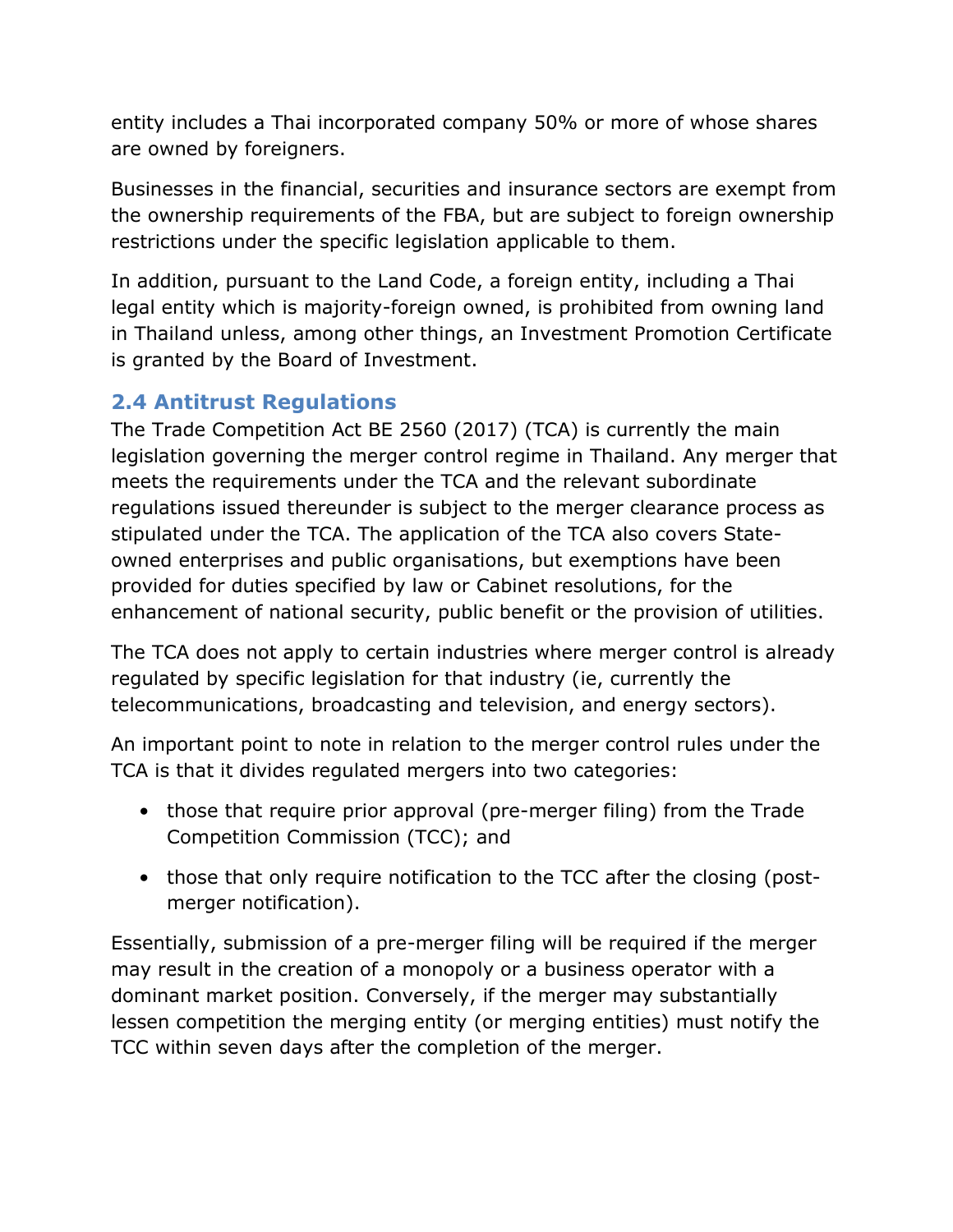#### **2.5 Labour Law Regulations**

The Labour Protection Act BE 2562 (2019) (LPA) requires that for the transfer of employees in a merger or amalgamation of businesses, each employee has the right to choose and consent whether they would like to transfer employment to the new employer or not. If the employee does not consent to such transfer and the employer no longer hires such employee, the employment will be deemed as terminated, hence the employee is entitled to severance pay.

No employee consent is required on the sale of shares in a company.

#### **2.6 National Security Review**

There is no national security review for acquisitions in Thailand.

## **3 Recent Legal Developments**

#### **3.1 Significant Court Decisions or Legal Developments**

The most significant legal development is the coming into force of regulations under the Trade Competition Act of 2017.

#### **3.2 Significant Changes to Takeover Law**

Some changes of detail in the regulations relating to exemptions from the requirements for mandatory tender offers. Previously it was possible to pass through a mandatory tender offer trigger point through a rights offering, and then be free to accumulate further shares until the next trigger point was reached: now passing through a tender offer trigger point by way of a rights offering does not immediately trigger a mandatory tender offer but the subsequent acquisition of any shares in the target will do.

## **4 Stakebuilding**

## **4.1 Principal Stakebuilding Strategies**

Stakebuilding is commonly employed prior to launching an offer; the strategy is subject to the level of control the acquirer wishes to attain. A tender offer for all the shares in a listed company is mandatory when 25% of the total voting rights in the listed company are acquired.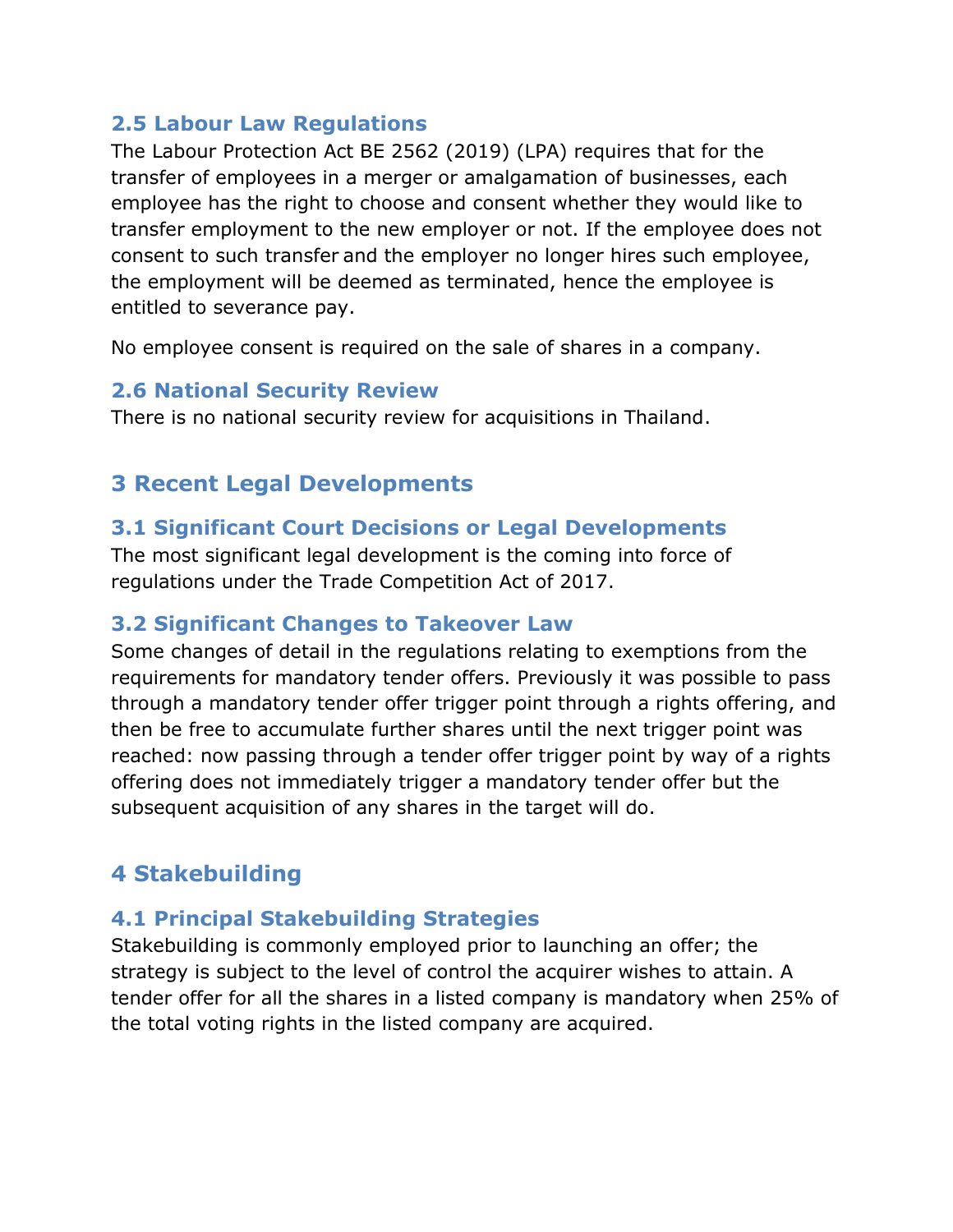## **4.2 Material Shareholding Disclosure Threshold**

If an acquirer reaches or passes through 5% or a multiple of 5% of the total voting rights of shares in the listed company (on the way up or on the way down), the acquirer has the duty to disclose such information by submitting a report on the acquisition or disposition of the securities (Form 246-2) to the SEC within three business days after such acquisition. The holdings of related persons of the acquirer and persons acting in concert with the acquirer, and their related persons, are aggregated for the purposes of determining whether the disclosure requirement is triggered. (Section 246 of the SEC Act)

A separate disclosure obligation arises if the acquirer acquires convertible debt securities or warrants and the number of shares which the acquirer would hold following conversion or exercise of warrants would exceed 5%, or a multiple of 5%, of the total voting shares of the target.

Directors, members of management, auditors and certain persons connected to them, including companies in which they have an interest exceeding 30%, are obliged to disclose details of any acquisition or disposal of shares, securities whose price is linked to the shares or listed derivatives (Section 59 of the SEC Act).

#### **4.3 Hurdles to Stakebuilding**

Public companies are legally prohibited from restricting the transferability of their shares, although they are allowed to impose such restrictions as are necessary to ensure compliance with any foreign ownership restrictions to which they may be subject.

## **4.4 Dealings in Derivatives**

Dealings in derivatives are allowed.

## **4.5 Filing/Reporting Obligations**

Under securities disclosure laws there is no requirement for disclosure unless the derivative is in the form of a convertible debt security or warrant. In the case of exchange traded derivatives any acquisition by directors, management, auditors and certain person or entities connected with them require disclosure.

Currently, there are no specific provisions on derivative transactions for competition purposes. Whether the acquisition of derivatives will be subject to a pre-filing/notification obligation under the TCA depends on the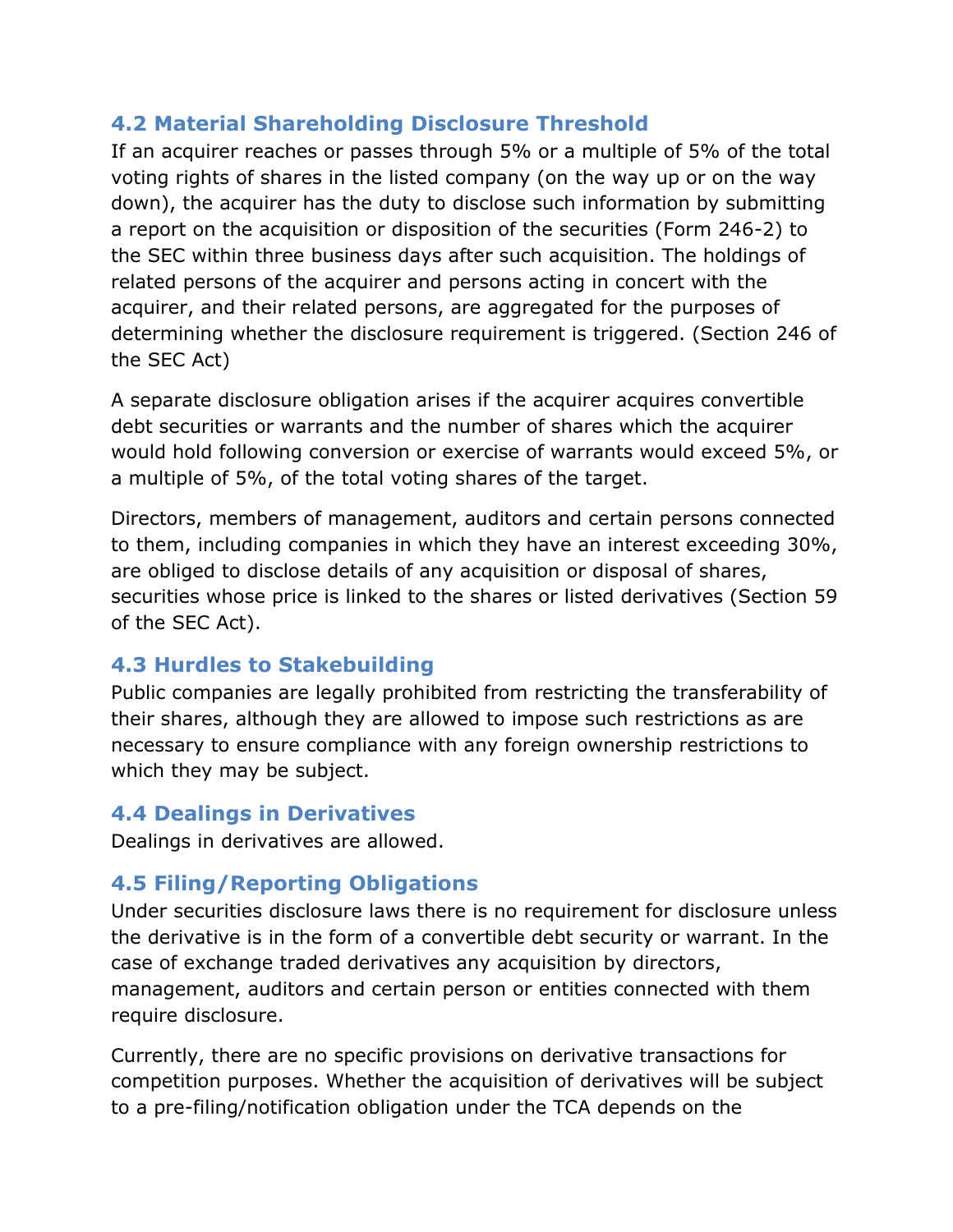transaction structure. For example, if the closing of the derivatives transaction will not result in any transfer of the underlying shares, such transaction will not trigger merger clearance in Thailand.

#### **4.6 Transparency**

Shareholders have to make known the purpose of their acquisition and their intention regarding control of the company.

## **5 Negotiation Phase**

#### **5.1 Requirement to Disclose a Deal**

As a general rule, the SET Information Disclosure Guidelines require the disclosure of a deal only when the deal is confirmed. In practice, therefore, a company should disclose the deal once any definitive agreement is signed. However, there are exceptions under which the company could prematurely disclose such information regarding a deal; for example, in the event that incorrect information that affects the stock price is leaked to the public.

## **5.2 Market Practice on Timing**

Market practice on the timing of disclosure does not differ from legal requirements.

## **5.3 Scope of Due Diligence**

Full-scale due diligence – including legal, financial, accounting, HR and other relevant information – is required, except in certain circumstances where limited scope due diligence is preferable to the acquirer.

In certain cases relating to the acquisition of a holding in a listed company the seller may insist that the purchaser simply relies on publicly available information.

The practice has not been affected by the COVID-19 pandemic.

## **5.4 Standstills or Exclusivity**

Generally, standstills and exclusivity agreements are demanded in the negotiation phase.

#### **5.5 Definitive Agreements**

Tender offer terms are not commonly documented in a definitive agreement. If a tender offer is triggered by the acquisition of a controlling shareholding, the terms of the tender offer are purely a matter for the acquirer as the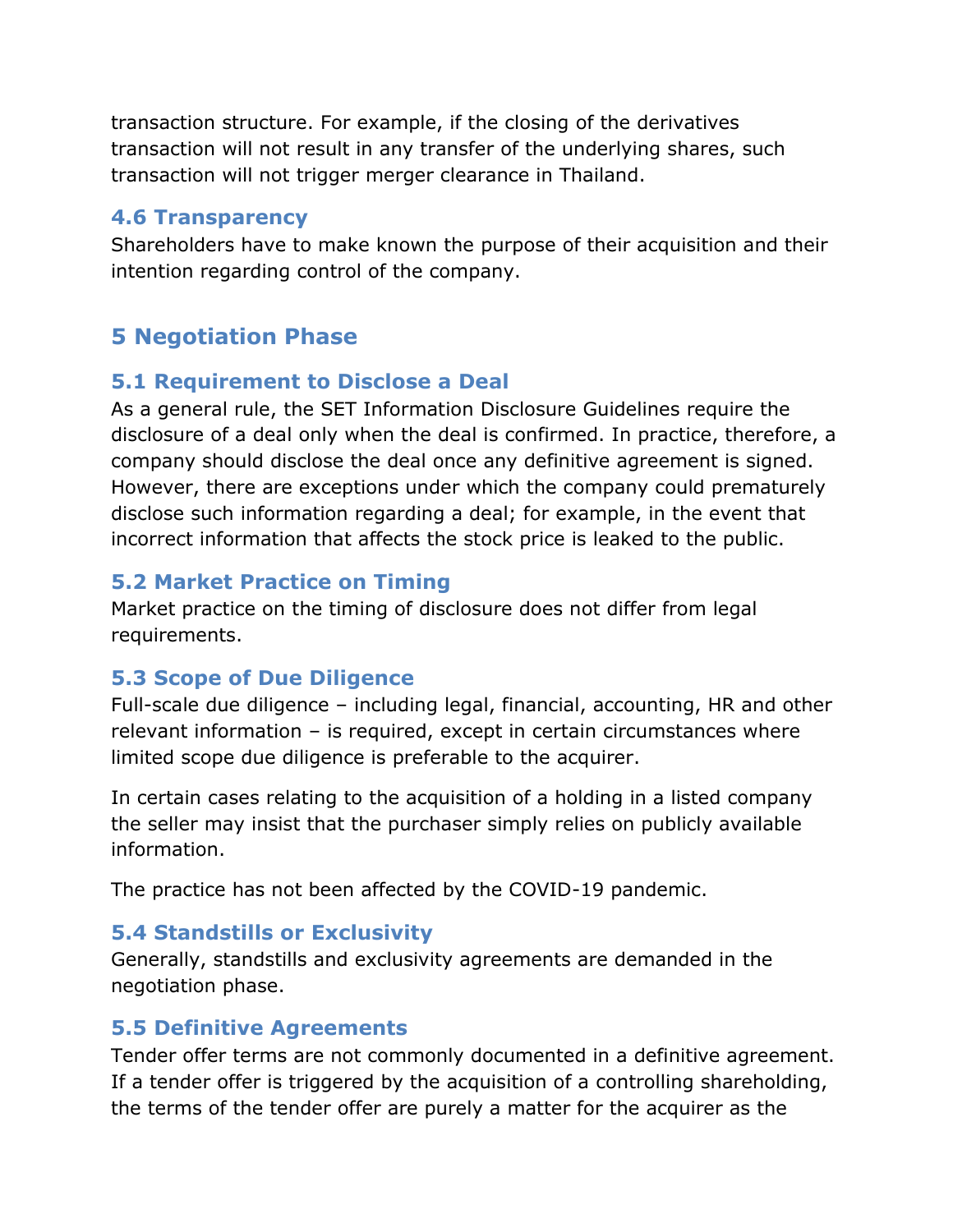tender offer will occur after the closing of the sale of the controlling shareholder has occurred.

# **6 Structuring**

## **6.1 Length of Process for Acquisition/Sale**

There is no general rule for the time it takes to acquire or sell a business in Thailand. It is possible that a controlling stake may be sold comparatively quickly if the selling shareholder is able to dictate the terms on which acquirers acquire its holding (for example by restricting due diligence and giving limited representations and warranties).

Once the sale of a controlling stake has occurred, if a tender offer is triggered, the tender offer must be open for between 25 and 45 business days though the timetable can be extended if a competing bidder emerges. It is possible to specify conditions to the making of the tender offer, such as competition approval, but conditions have to be satisfied within one year of announcement.

Governmental measures taken to address the COVID-19 pandemic have not created major practical delays or impediments to the deal closing process.

## **6.2 Mandatory Offer Threshold**

Under securities regulations, the acquirer must conduct a tender offer for all the shares and, subject to certain exceptions, equity-linked securities of a target company upon acquisition of 25%, 50% or 75% of the total voting rights of the target company that is a listed company. Acquisitions by the acquirer, its related persons and its concert parties and their related persons will be aggregated for this purpose.

A mandatory tender offer may be triggered not only by acquiring shares in the target but also acquiring shares in an intermediate or ultimate holding company which controls the target, under the chain principle.

#### **6.3 Consideration**

Cash is the most common form of consideration in a business combination. In a takeover offer, alternative forms of consideration can be offered but one has to be cash.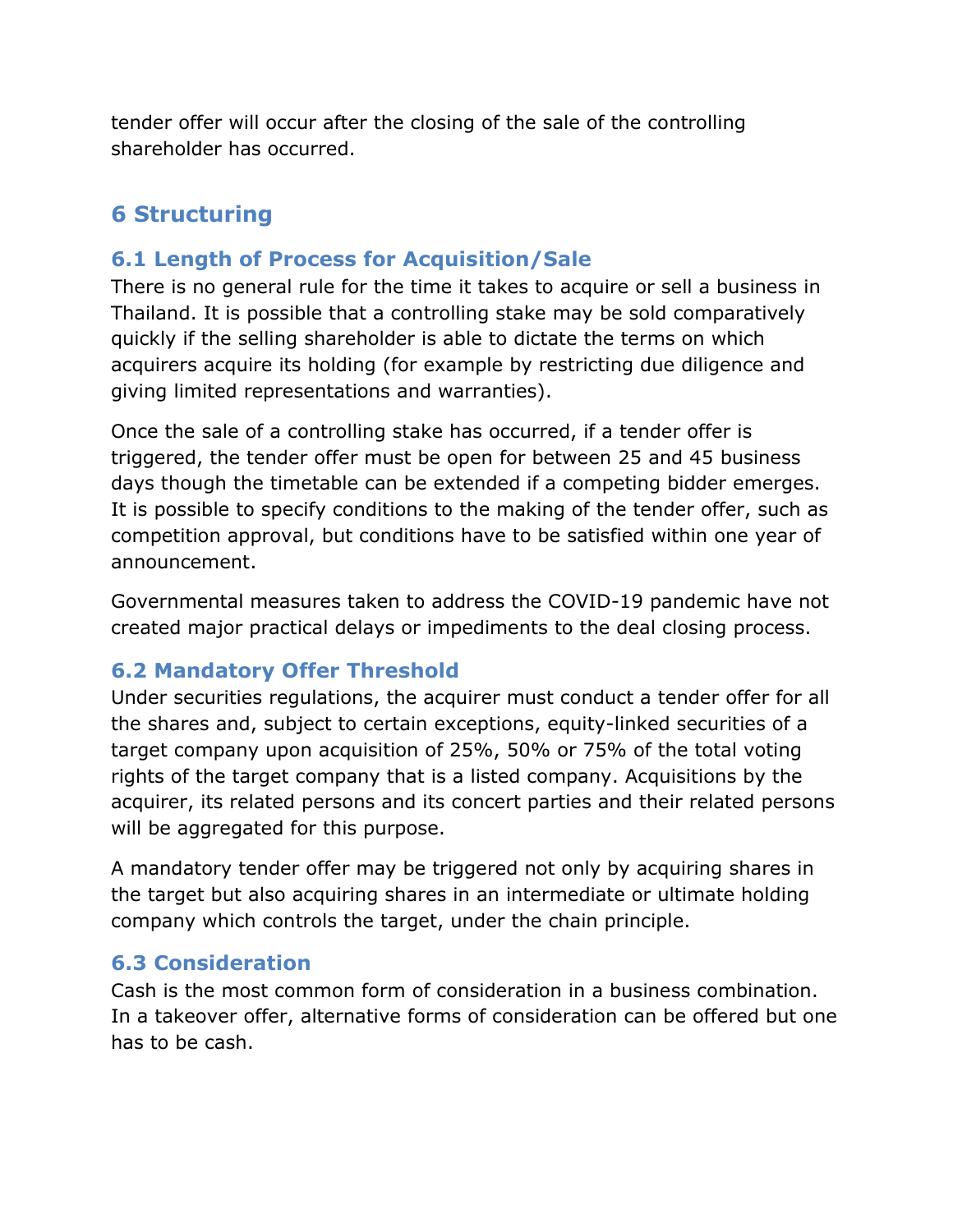#### **6.4 Common Conditions for a Takeover Offer**

There are two types of tender offer. Firstly, there is a "mandatory" tender offer, which is triggered once the acquirer acquires 25%, 50% or 75% of the total voting rights of the target company. The mandatory tender offer must be unconditional as to the level of acceptances and must offer to buy all the shares of the target company. Secondly, there is a "voluntary" tender offer, in which the acquirer may set an acceptance condition, usually a minimum percentage of shares it wishes to acquire. In this case, if the acquirer makes the tender offer, but the number of shares falls short of the minimum percentage, the acquirer may withdraw the tender offer.

In the case of any tender offer, an offeror may cancel a tender offer if an event or action occurs after the offer document has been filed with the SEC but during the offer period which causes or may cause serious damage to the status or assets of the offeree's business, and the act or event does not result from the acts of the offeror or an act for which it is responsible. However, the right to cancel must be stated in the offer document.

It is common to include a material adverse change condition in a voluntary tender offer and in 2020 Bangkok Dusit Medical Services terminated a tender offer for Bumrungrad Hospital after the target's business was adversely affected by the COVID-19 pandemic.

## **6.5 Minimum Acceptance Conditions**

The minimum acceptance condition is usually set at a certain percentage of the total voting rights. The relevant control threshold in Thailand is more than 50% of the total voting rights. However, an acceptance condition is available only in a voluntary tender offer.

## **6.6 Requirement to Obtain Financing**

A privately negotiated transaction can be subject to the availability of financing. However, a takeover offer cannot.

## **6.7 Types of Deal Security Measures**

Security measures such as break-fees, non-solicitation provisions, and nondisclosure and confidentiality provisions are among the most commonly employed measures.

There are no new contractual considerations and tools for managing COVID-19 pandemic risk in the interim period or any changes in the regulatory environment which have impacted the length of the interim period.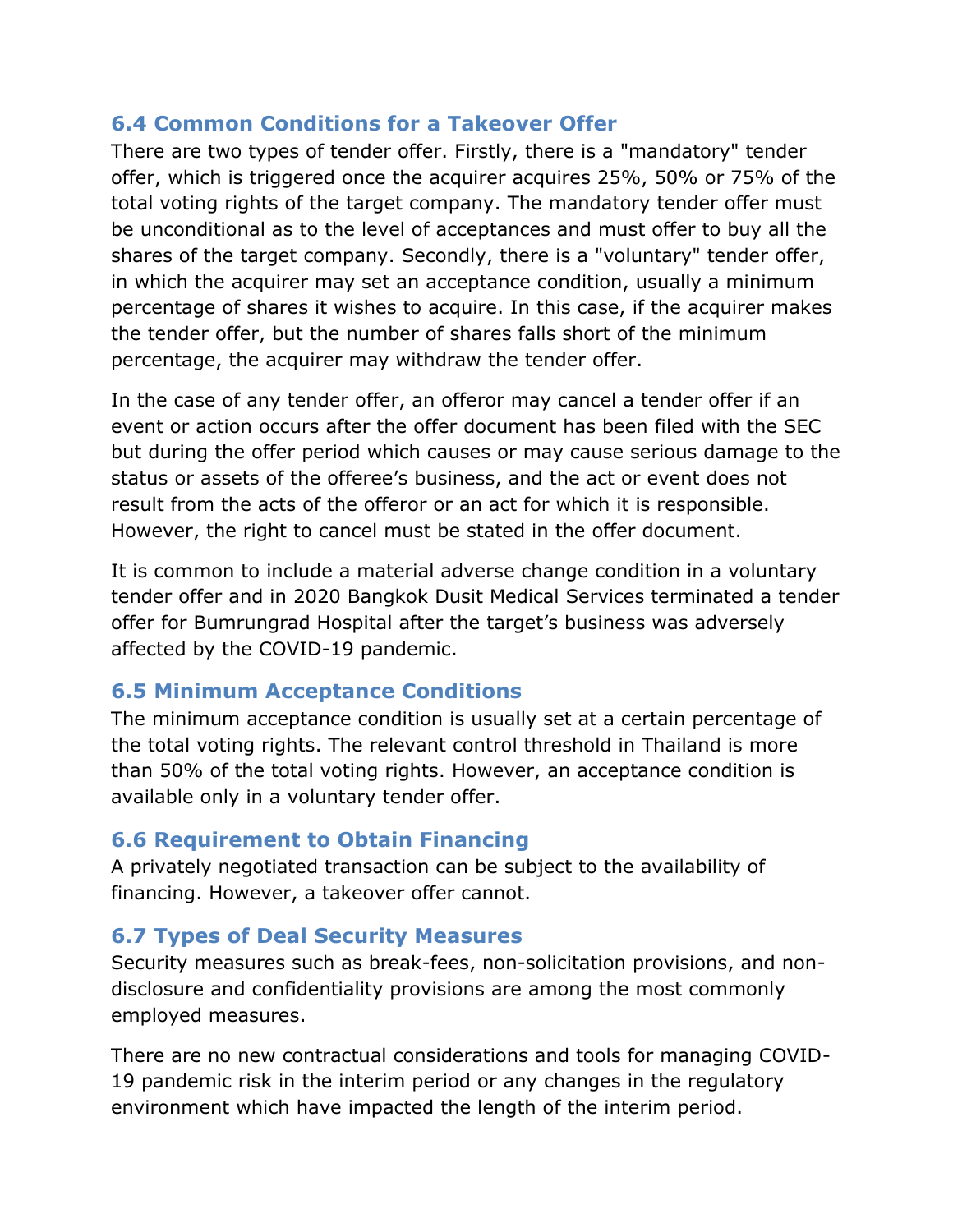#### **6.8 Additional Governance Rights**

Minority shareholders may protect their position in a shareholders' agreement. However, care would need to be taken to ensure that a concert party relationship is not created between the parties to the shareholders' agreement.

Partial tender offers can only be made with the approval of a shareholders' resolution of the target and must be for less than 50% of a company's shares.

#### **6.9 Voting by Proxy**

Shareholders can vote by proxy in Thailand.

#### **6.10 Squeeze-Out Mechanisms**

There is no squeeze-out mechanism under Thai law. In practice, after completion of a tender offer there are typically a small number of shareholders who cannot be traced or who have refused to sell. As long as these shareholders still hold shares in the target, delisting may not be achieved and the basic rights of these shareholders (including notice of, and to attend, speak and vote at general shareholders' meetings) must be respected. If a resolution to delist the target is passed following completion of a tender offer, this resolution triggers the making of a mandatory offer to the dissenting minority shareholders. There are statutory provisions which determine the price at which this delisting tender offer must be made.

#### **6.11 Irrevocable Commitments**

It is common for the potential acquirer to enter into an agreement to tender with the principal shareholder. Since a squeeze-out mechanism does not exist, the potential acquirer normally commences the negotiation and concludes the agreement with the principal shareholders prior to conducting the tender offer. Once an agreement is entered into, there is no exit mechanism for the shareholder unless the parties agree otherwise, although there is some doubt on the enforceability of an agreement to tender shares since the tender offer regulations provide that an accepting shareholder has the right to withdraw its acceptance for a certain period.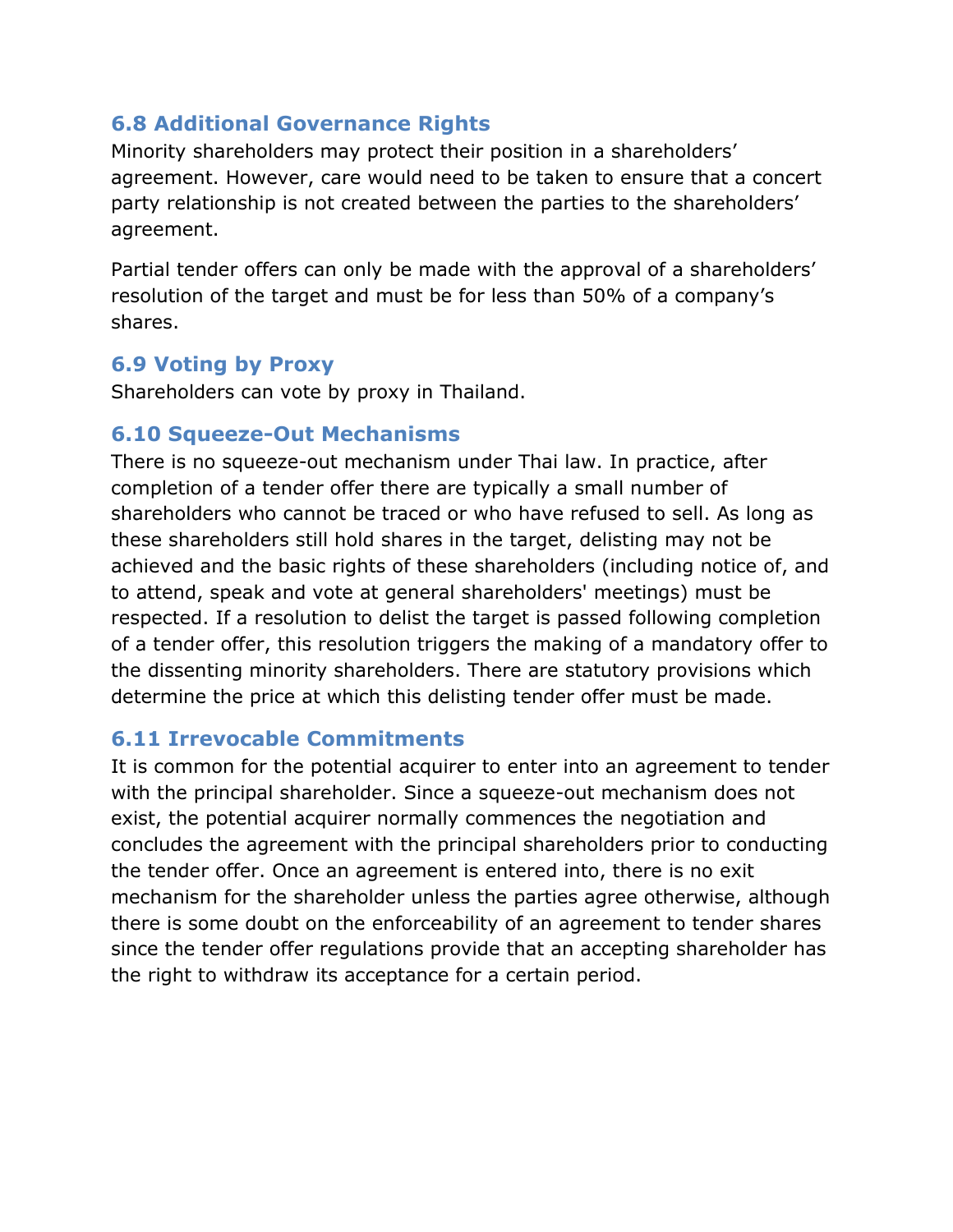## **7 Disclosure**

## **7.1 Making a Bid Public**

The bid must be made public when the acquirer triggers the minimum tender offer threshold (ie, at 25%, 50% and 75% of the total voting rights) by submitting a statement of intention to make a tender offer on Form 247-3 to the SEC within one business day after such triggering.

In case of a voluntary tender offer, a bidder is required to submit a statement of intention to make a tender offer on Form 247-3 to the SEC within three business days after it has announced the tender offer. It will be deemed to have announced the tender offer in certain cases including notifying the directors of the target and shareholders holding 10% or more of the shares of the target. If it fails to file the form within this time it will be deemed to have announced an intention not to make a tender offer, meaning that it will be unable to proceed with a tender offer for one year.

## **7.2 Type of Disclosure Required**

In the case of an issue of shares in a business combination to the target shareholders it would be necessary to prepare a registration statement and prospectus complying with the requirements of the SEC Act, unless the issue fell within the scope of private placements which are exempt. For completeness, it must be pointed out that in the case of a statutory amalgamation which operates as a merger on the basis of A=B+C, no registration statement or prospectus is required.

## **7.3 Producing Financial Statements**

For the tender offer, the bidder is required to produce and attach to the tender offer form audited financial statements prepared in accordance with Thai GAAP and consolidated financial statements (if the acquirer has subsidiaries) for the latest fiscal year as evidence to prove that it has sufficient funds to pay for the shares tendered for.

## **7.4 Transaction Documents**

It is not necessary to disclose the transaction documents in full, only a summary of the transaction is required in the process of a tender offer.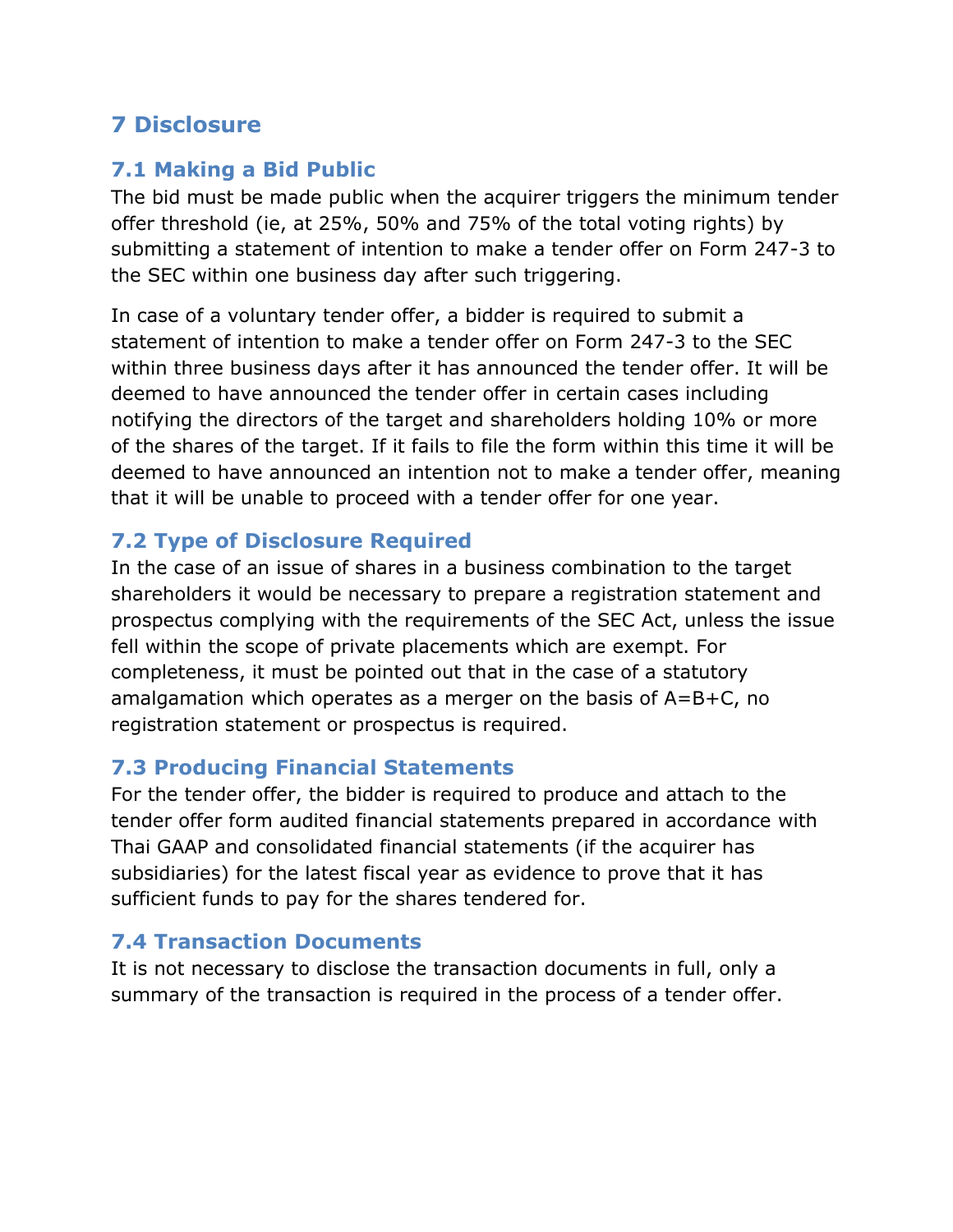## **8 Duties of Directors**

#### **8.1 Principal Directors' Duties**

Directors have fiduciary duties to the company and the company's shareholders, and must perform their duties responsibly, with due care and loyalty. Directors must also comply with all laws, the objectives and articles of association of their company, the resolutions of the board of directors' meetings and the resolutions of the shareholders' meetings, in good faith and with care to preserve the interests of the company. A director is liable for any damage to the company resulting from their negligence, or failure to perform their functions. Directors do not have duties to a wider class of stakeholder.

#### **8.2 Special or Ad Hoc Committees**

It is not common practice in Thailand for boards to establish special or ad hoc committees in business combinations, though individual directors may not vote on matters where they have a conflict of interest.

#### **8.3 Business Judgement Rule**

When considering an alleged breach of care in relation to a fiduciary duty, the court often uses the "business judgement rule" standard.

#### **8.4 Independent Outside Advice**

The board of directors usually seeks advice from financial advisers and legal counsellors in the case of a business combination. A decision made by a board of directors based on the advice of these professional advisers will be considered to be a decision made with due care.

#### **8.5 Conflicts of Interest**

Under Thai corporate law, a shareholder who has a special interest in any matter is not allowed to vote on such matter. Failure to abide by this restriction does not render the resolution void. However, the resolution may be challenged in the appropriate court.

A director who has an interest in any matter is not allowed to vote on such matter. Failure to abide by this restriction does not render the resolution void. However, in the case that such failure causes damages to the company, the company is entitled to claim compensation from the director.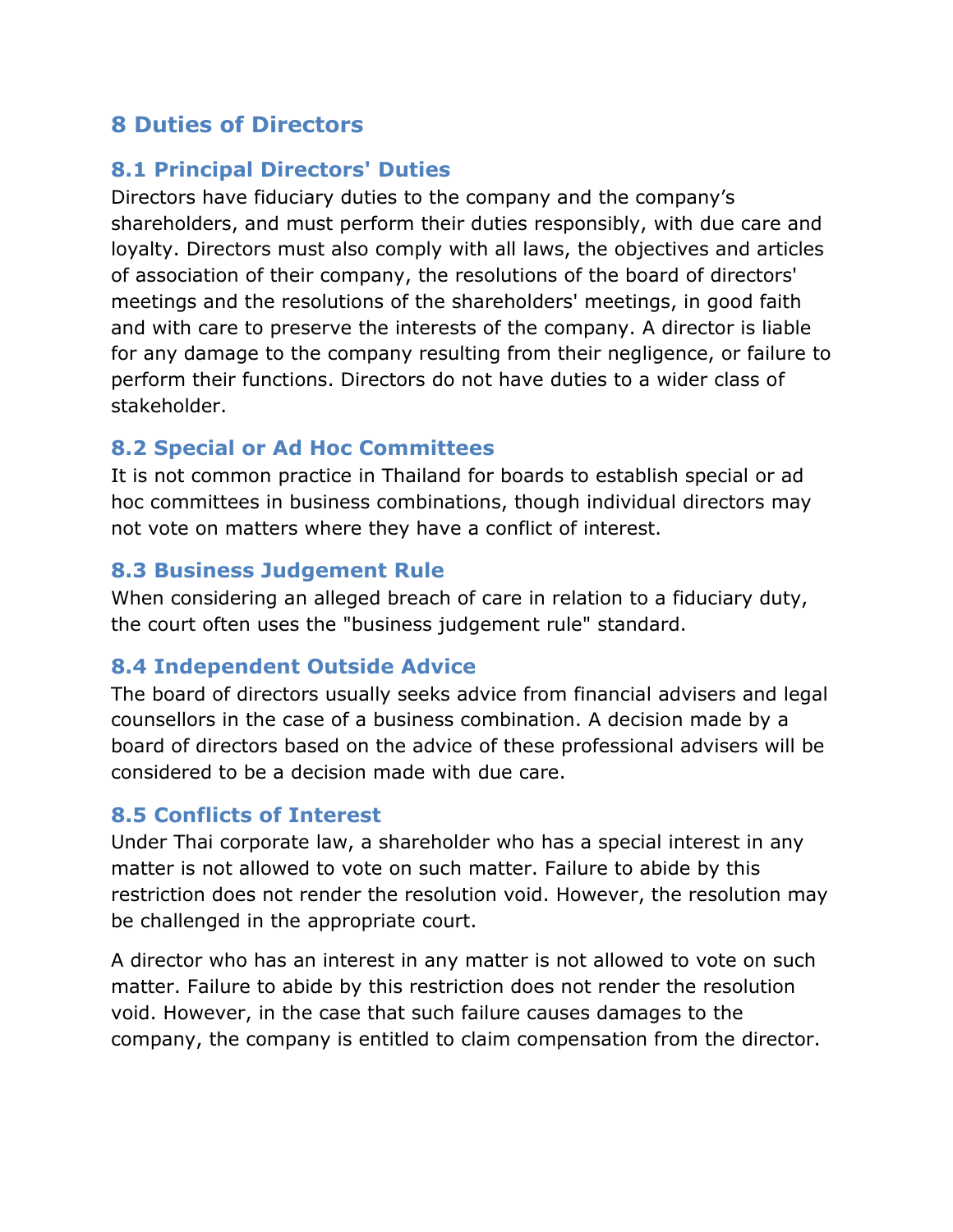## **9 Defensive Measures**

#### **9.1 Hostile Tender Offers**

Hostile tender offers are permitted in Thailand. However, given the existence of large family- or insider-controlled shareholdings in most Thai listed companies, a hostile tender offer is unlikely to succeed.

#### **9.2 Directors' Use of Defensive Measures**

In the period before a bid is made, there is generally no restriction on a target board's taking defensive measures against a hostile takeover.

Once a bid is made the target is restricted form undertaking certain activities during the takeover period, including:

- offering new shares;
- acquiring or disposing of material assets;
- incurring debt;
- entering into or terminating a material contract not in the normal course of business;
- buying back shares; and
- declaring an extraordinary interim dividend.

#### **9.3 Common Defensive Measures**

There are no common defensive measures as hostile tender offers are very rare and unlikely to succeed due to large family- or insider- controlled shareholdings in most listed Thai companies.

#### **9.4 Directors' Duties**

The directors' use of defensive measures must be consistent with the directors' fiduciary duties and duty to act in the best interests of their company.

#### **9.5 Directors' Ability to "Just Say No"**

On receipt of a tender offer, the target's directors have an obligation to provide information and a recommendation to shareholders, and the directors are under a general duty to act in the best interests of the company.